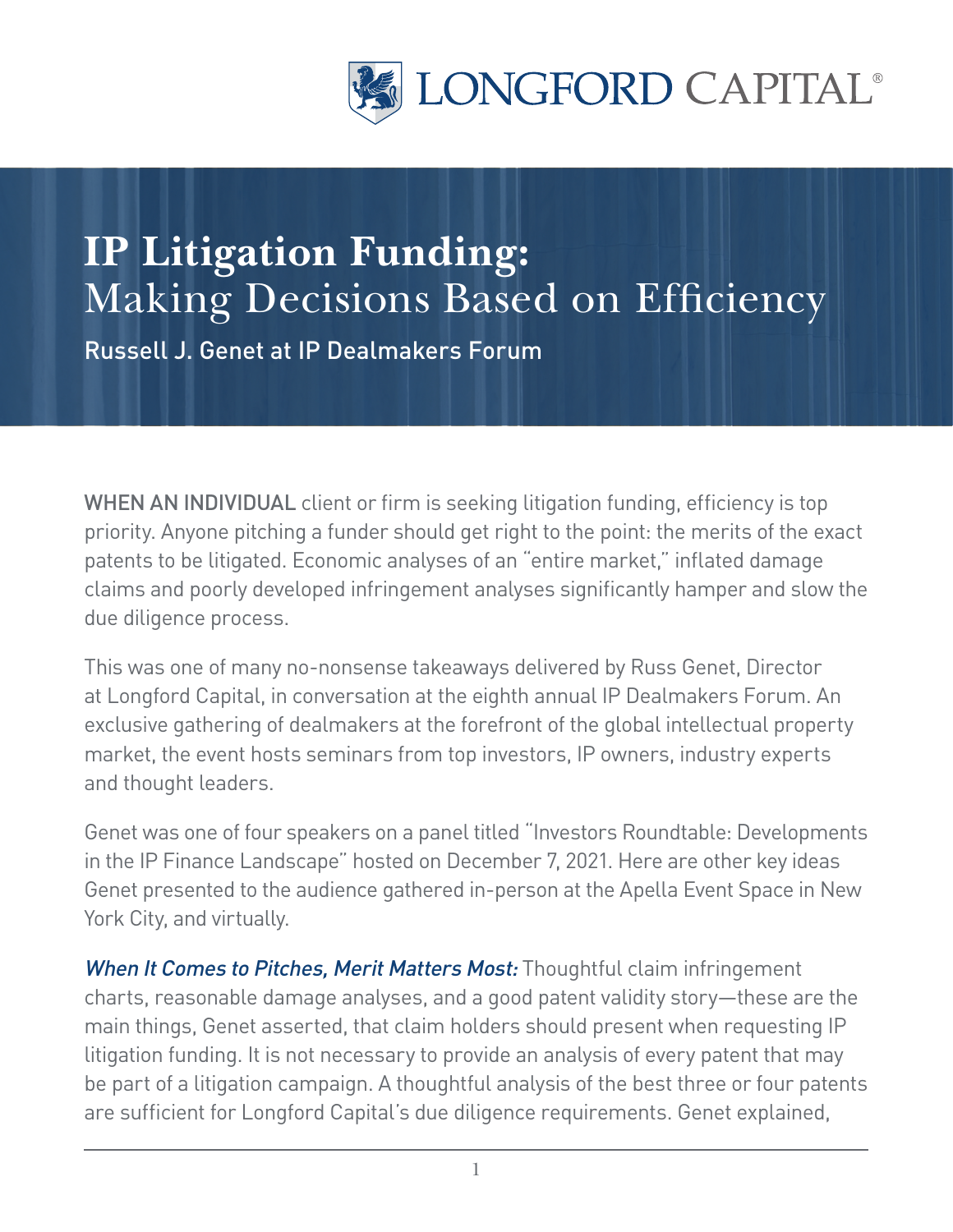"We need to see detailed claim charts that provide a thoughtful infringement analysis of the best 1-3 claims in each of those patents." "Furthermore, we will want to see that a prior art search has been completed, unless there is a good validity story, meaning the patents have already survived inter partes reviews (IPRs), ex parte reexaminations, or have been the subject of reissues."

Regarding damages, Genet cautioned the audience against providing analyses based on the value of an entire market. "Unless you are planning to sue everyone in the market—and you have infringement claim charts to back you up—then a damages analysis based on an entire market value is not helpful to us." Longford Capital focuses its damages evaluations on a reasonable royalty analysis, with apportionment applied according to Federal Circuit law. "You can tell me about a lost profits analysis, but that is always difficult to prove. We will always ask for an alternative reasonable royalty damages estimate," explained Genet.

If prospective clients want to help Longford get to yes quickly, they should understand Longford's focus on the merits of the specific patents against specific defendants.

## The Upsides of a Multi-Patent, Multi-Defendant, and Multi-Jurisdictional Case:

Genet prioritizes large cases that may cross international borders, have four or more defendants, and will involve the assertion of multiple patents—an approach that differentiates Longford Capital from other litigation finance firms.

Though they may be more expensive, there are benefits. A case involving multiple patents helps insulate against patent invalidity challenges and adverse claim construction rulings—if one patent is found invalid or not infringed, the remaining patents can still go forward. Furthermore, multiple defendants provide multiple opportunities to license the patents and generate revenue. A multijurisdictional case puts additional pressure on the defendants, increasing the likelihood of settlement.

"Other firms have a different approach. They might want to win a single patent case and, using that as a precedent, start to go after other companies," Genet said. "Our approach may be more expensive. But we'd rather put in more capital upfront to spend less time bringing a case to resolution."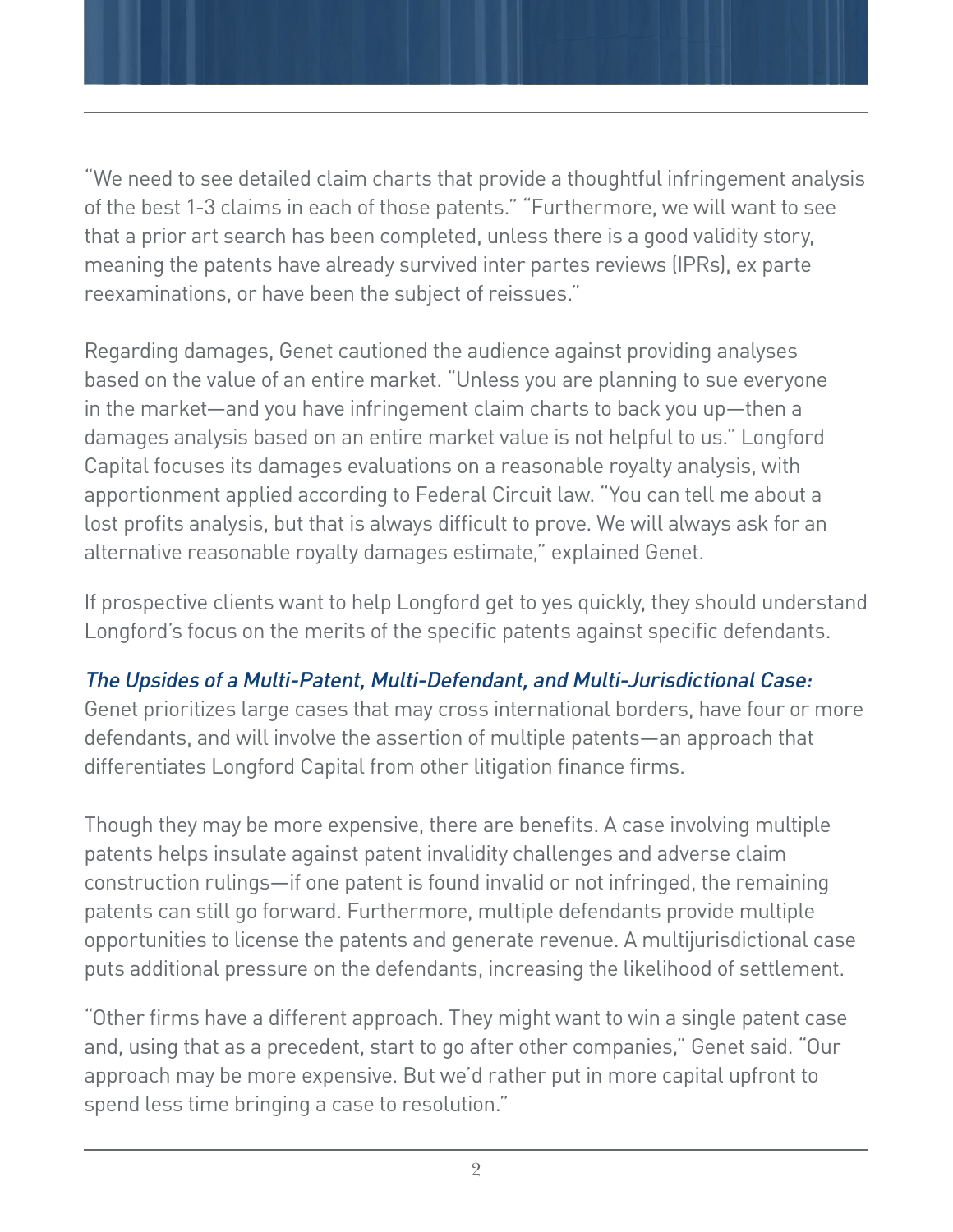**Patents Matter More than the History Behind Them:** Patents don't need to be "battle tested" before being approved for funding; in fact, battle tested patents may come with downsides. For instance, the term of a previously litigated patent may be very near expiration if it has already been litigated for many years, resulting in a patent with minimal future value. Moreover, the value of the case may have significantly decreased if several large defendants have already taken a license to the patent. What's more, arguments and statements made in prior litigation could limit what can be argued in future litigation.

When it comes to Longford Capital, the vast majority of IP cases they fund haven't been litigated, nor do they have a whole lot of history.

"It's just not as important for us," Genet said. "If we can analyze internally and get comfortable with the patents in the due diligence process, then we can move forward with funding. Battle testing is definitely a factor we take into consideration, but it doesn't serve as the basis of our decision making."

**Claim Owners Must Be Aligned with Funders:** Longford Capital always budgets and plans for their cases to go to trial. However, they prefer to be among the [97 percent of](https://legaljobs.io/blog/patent-litigation-statistics/#:~:text=A%3A,year%20in%20the%20United%20States.)  [patent cases](https://legaljobs.io/blog/patent-litigation-statistics/#:~:text=A%3A,year%20in%20the%20United%20States.) that settle before trial. Since Longford doesn't seek to influence the final settlement decision, understanding a client's goals for a case becomes crucial. "When we go to trial, our invested capital is at its zenith—we have been paying attorneys' fees and expenses for years at that point. Furthermore, our risk is also very high—juries are very unpredictable. So, we need to know whether a client is going to act rationally if they receive a reasonable settlement offer."

Thus, becoming acquainted with the client—whether in-person or through a virtual call—is a routine part of Genet's evaluation process. Genet and the other members of the Longford team work hard to get to know their clients and make sure, as best they can, that the clients will act reasonably and rationally during the litigation and resulting settlement discussions.

3